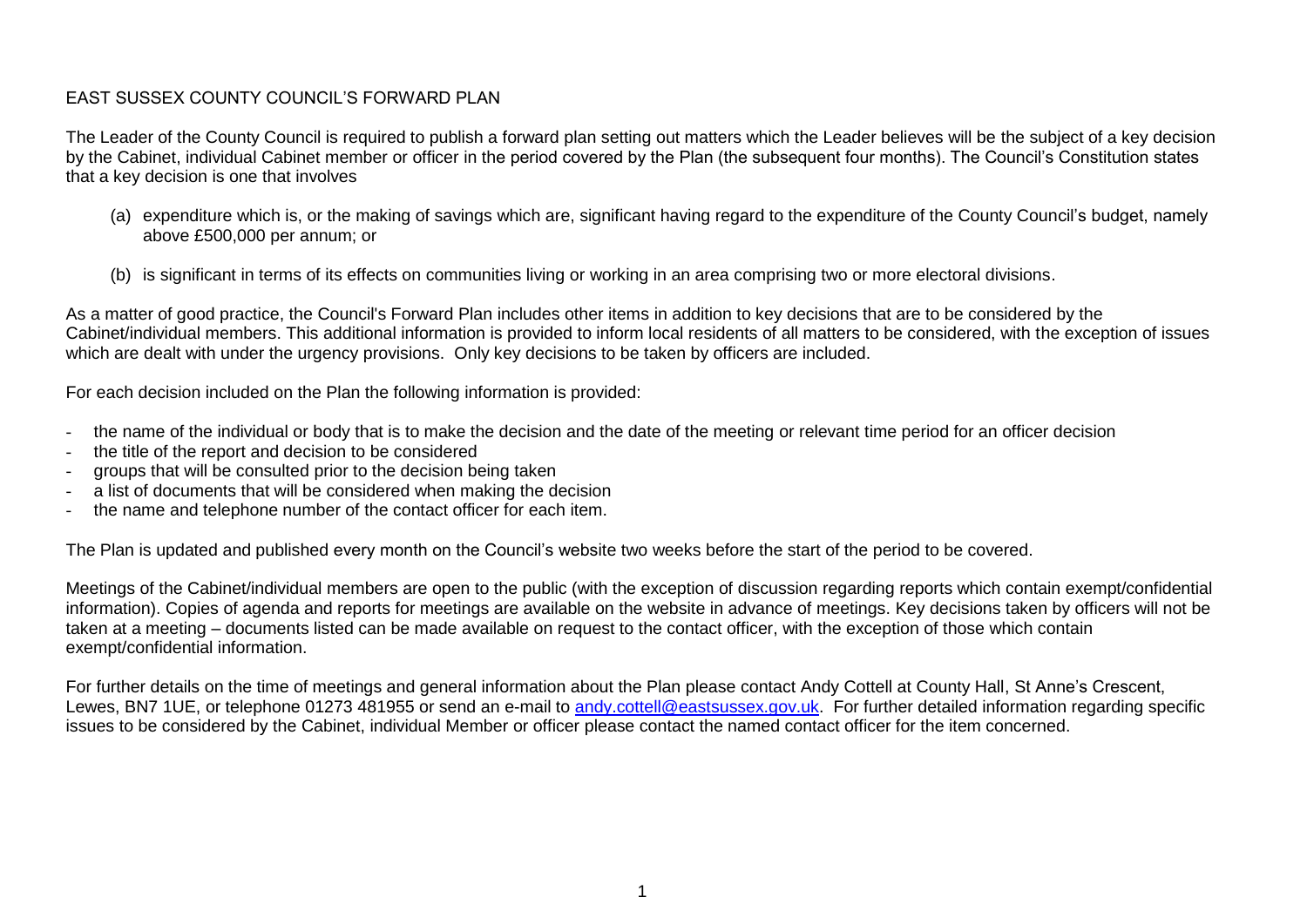EAST SUSSEX COUNTY COUNCIL County Hall, St Anne's Crescent, Lewes, BN7 1UE

For copies of reports or other documents please contact the officer listed on the Plan or phone 01273 335274.

**FORWARD PLAN – EXECUTIVE DECISIONS (including Key Decisions) –1 March 2022 TO 30 June 2022**

Additional notices in relation to Key Decisions and/or private decisions are available on the [Council's website.](https://democracy.eastsussex.gov.uk/mgPlansHome.aspx?bcr=1)

Cabinet membership:

Councillor Keith Glazier - Lead Member for Strategic Management and Economic Development Councillor Nick Bennett – Lead Member for Resources and Climate Change Councillor Rupert Simmons – Lead Member for Economy Councillor Claire Dowling – Lead Member for Transport and Environment Councillor Carl Maynard – Lead Member for Adult Social Care and Health Councillor Bob Bowdler – Lead Member for Children and Families Councillor Bob Standley – Lead Member for Education and Inclusion, Special Educational Needs and Disability

| Date for<br>Decision | <b>Decision Taker</b> | Decision/Key Issue                                                                                                                                                                                                                | Decision to be<br>taken wholly or<br>partly in private<br>(P) or Key<br>Decision (KD) | Consultation | List of Documents<br>to be submitted to<br>decision maker | <b>Contact Officer</b>         |
|----------------------|-----------------------|-----------------------------------------------------------------------------------------------------------------------------------------------------------------------------------------------------------------------------------|---------------------------------------------------------------------------------------|--------------|-----------------------------------------------------------|--------------------------------|
| Mar 2022             | Cabinet               | Council Monitoring: Quarter 3 2021/22<br>To consider the Council Monitoring report<br>for the third quarter of the financial year<br>2021/22 as part of the Council's Reconciling<br>Policy, Performance and Resources<br>process |                                                                                       |              | Report, other<br>documents may<br>also be submitted       | Victoria Beard<br>07894 708914 |
| Mar 2022             | Cabinet               | Conservators of Ashdown Forest - budget<br>for 2022/23<br>Cabinet in asked to approve the<br>Conservators of Ashdown Forest's core<br>budget for 2022/23.                                                                         |                                                                                       |              | Report, other<br>documents may<br>also be submitted       | lan Gutsell<br>01273 481399    |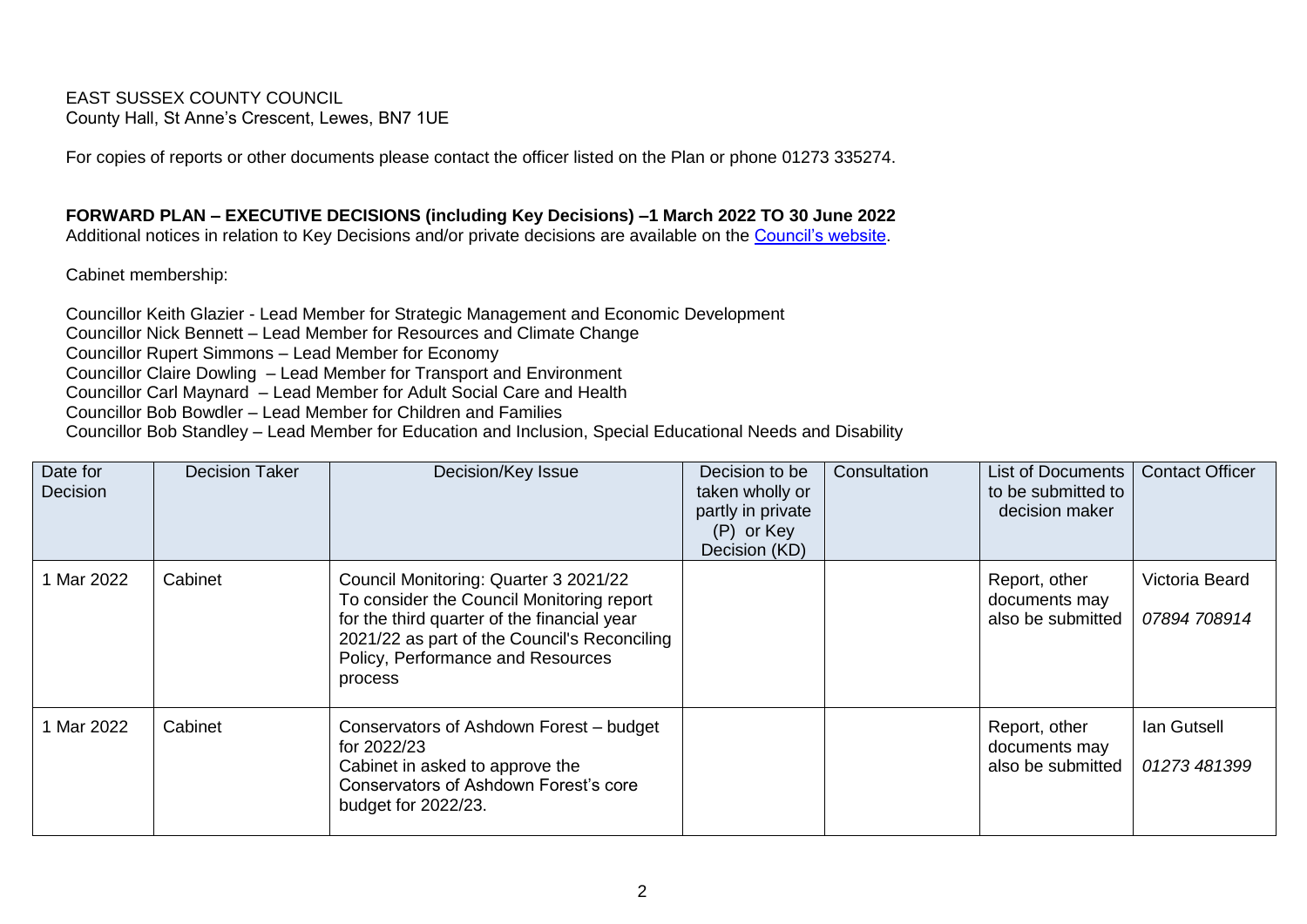| March 2022  | <b>Chief Operating</b><br>Officer                                         | Award of contract for Microsoft Licencing<br><b>Solution Partner (LSP)</b><br>To approve the award of contract to the<br>recommended supplier for the supply of<br>Microsoft Enterprise Licencing.                                                                                                                                                                                                        | $\boldsymbol{P}$<br><b>KD</b> | Report, other<br>documents may<br>also be submitted | <b>Matt Scott</b><br>07552 286752    |
|-------------|---------------------------------------------------------------------------|-----------------------------------------------------------------------------------------------------------------------------------------------------------------------------------------------------------------------------------------------------------------------------------------------------------------------------------------------------------------------------------------------------------|-------------------------------|-----------------------------------------------------|--------------------------------------|
| 7 Mar 2022  | Lead Member for<br>Strategic<br>Management and<br>Economic<br>Development | Regulation of Investigatory Powers Act<br>('RIPA') and Investigative Powers Act ('IPA')<br>update<br>The Leader is recommended to approve the<br>amendments to the County Council's Policy in<br>relation to the use of Covert Investigative<br>Techniques ('the Policy') as set out in Appendix<br>1 to the Lead Member Report.                                                                          |                               | Report, other<br>documents may<br>also be submitted | Philip Baker<br>01273 48156          |
| 14 Mar 2022 | Lead Member for<br>Transport and<br>Environment                           | Formation of the South East Coast Path<br>National Trail Partnership<br>The Partnership will manage the Medway to<br>Shoreham section of the England Coast<br>Path, a new National Trail around the coast<br>of England. As well as East Sussex, the<br>Partnership will also involve Brighton &<br>Hove City Council, South Downs National<br>Park Authority, Kent County Council and<br>Medway Council. |                               | Report, other<br>documents may<br>also be submitted | Andrew Le<br>Gresley<br>0345 6080193 |
| 14 Mar 2022 | Lead Member for<br>Transport and<br>Environment                           | Petition calling on the County Council to<br>address cycling measures in Alexandra<br>Park, Hastings<br>The petition "calls upon East Sussex<br>County Council to remove their support for<br>a shared cycle/pedestrian pathway through<br>the lower part of Alexandra Park, between<br>Dordrecht Way and Bethune Way.<br>Otherwise there will be inevitable conflict                                     |                               | Report, other<br>documents may<br>also be submitted | <b>Tracey Vaks</b><br>01273 482 123  |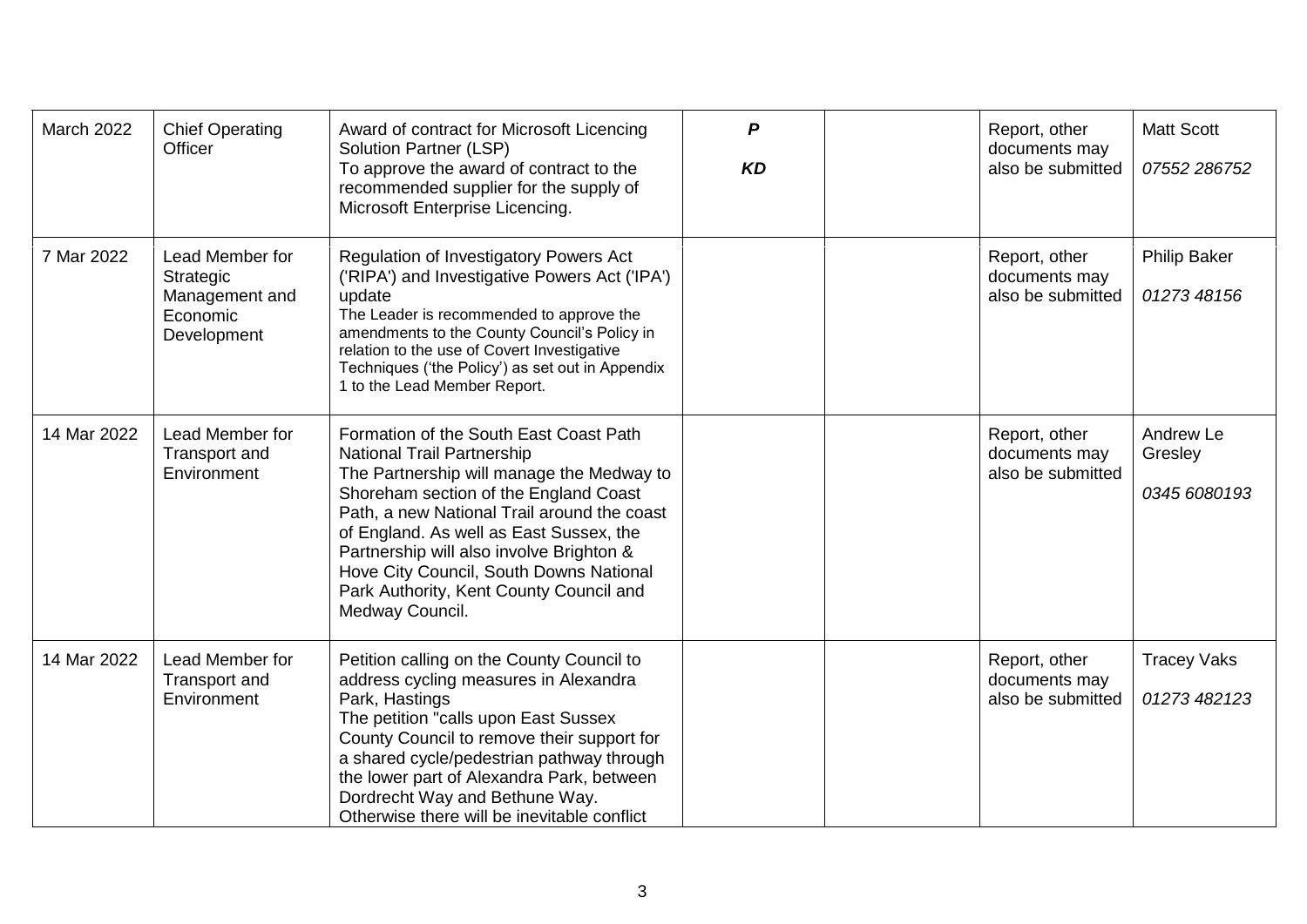|             |                                                 | between pedestrians, children, dogs,<br>buggies, cyclists, the elderly and the blind."                                                                                                                                                                                                                                                                                                                                                                                                                                                                                                |           |                 |                                                     |                                      |
|-------------|-------------------------------------------------|---------------------------------------------------------------------------------------------------------------------------------------------------------------------------------------------------------------------------------------------------------------------------------------------------------------------------------------------------------------------------------------------------------------------------------------------------------------------------------------------------------------------------------------------------------------------------------------|-----------|-----------------|-----------------------------------------------------|--------------------------------------|
| 14 Mar 2022 | Lead Member for<br>Transport and<br>Environment | Petition to extend the 40mph speed limit on<br>the A2100 London Road, Battle<br>To consider the petition calling on the<br>County Council to extend the 40mph speed<br>limit beyond that being proposed for the<br>new Lillybank development to a suitable<br>location north of Canadia Road. The limit is<br>being extended as part of a Section 106<br>Agreement for the Millwood Homes<br>development (Lillybank Farm), and an<br>extension north of Canadia Road will help<br>protect vulnerable residents from the<br>excessive speeding frequently endangering<br>lives         |           |                 | Report, other<br>documents may<br>also be submitted | <b>Helen Pain</b><br>0345 6080193    |
| 14 Mar 2022 | Lead Member for<br>Transport and<br>Environment | Petition - Review of speed limits on the<br>A272 at North Chailey<br>The petition states: Many residents living<br>near the A272 North Chailey would like to<br>see a review of the speed limits and safer<br>crossing solutions. Sandwiched between a<br>30mph speed limit at the King's Head<br>roundabout, the speed on Station Road<br>jumps to 50mph, which many believe is too<br>fast. Then when approaching Newick it<br>becomes 40mph and then 30mph. Recently<br>we have seen new housing developments<br>and there is a need for an updated review of<br>the speed limits. |           |                 | Report, other<br>documents may<br>also be submitted | <b>Michael Higgs</b><br>01273 482106 |
| 14 Mar 2022 | Lead Member for                                 | East Sussex County Council Major Road                                                                                                                                                                                                                                                                                                                                                                                                                                                                                                                                                 | <b>KD</b> | Stakeholder and | Report, other                                       | Jon Wheeler                          |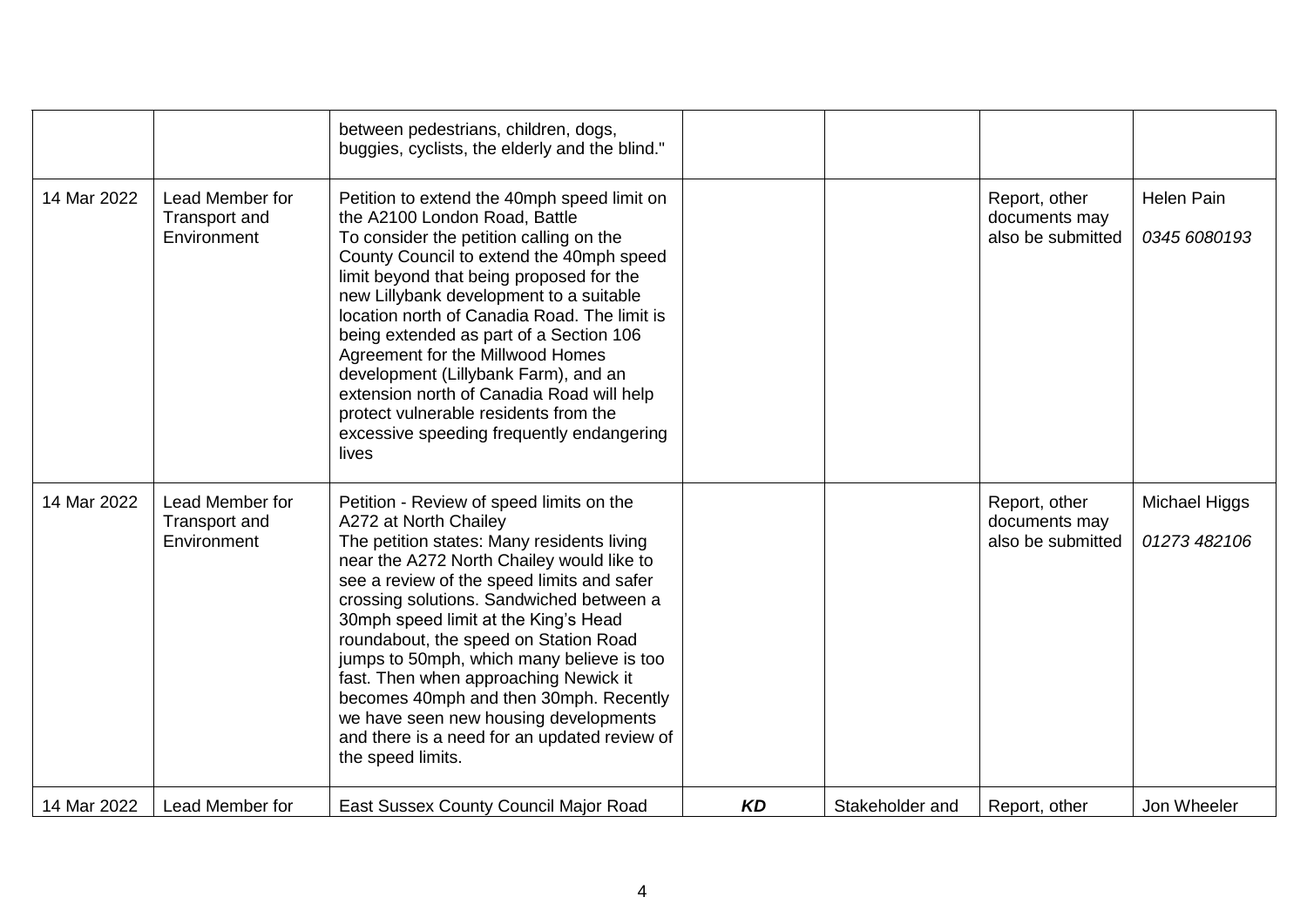|             | Transport and<br>Environment                    | <b>Network A22 Outline Business Case</b><br>Submission<br>(1) Note the proposals for the A22 corridor<br>in Hailsham and Stone Cross to support the<br>delivery of housing and employment growth<br>in the Eastbourne/South Wealden area;<br>(2) Approve publication of the outcome of<br>the stakeholder and public consultation held<br>in summer 2021 on the proposals which will<br>help shape the next design phase for these<br>schemes;<br>(3) Approve East Sussex County Council's<br>submission of the outline business case<br>seeking £29.2m of Major Road Network<br>funding to be submitted to Government's<br>Department for Transport at the end of<br>March 2022. |           | public<br>consultation<br>between June -<br>September 2021.<br>This included<br><b>Local Members</b><br>from Wealden<br>District, East<br><b>Sussex County</b><br>Council and<br>Eastbourne<br>Borough Council. | documents may<br>also be submitted                  | 01273 482212                   |
|-------------|-------------------------------------------------|-----------------------------------------------------------------------------------------------------------------------------------------------------------------------------------------------------------------------------------------------------------------------------------------------------------------------------------------------------------------------------------------------------------------------------------------------------------------------------------------------------------------------------------------------------------------------------------------------------------------------------------------------------------------------------------|-----------|-----------------------------------------------------------------------------------------------------------------------------------------------------------------------------------------------------------------|-----------------------------------------------------|--------------------------------|
| 14 Mar 2022 | Lead Member for<br>Transport and<br>Environment | Devonshire Road/Station Approach,<br>Hastings, signalised junction improvements<br>- outcomes of consultations.<br>The report presents the outcomes of the<br>stakeholder and public consultation<br>exercises for the Devonshire Road/Station<br>Approach signalised junction improvement<br>proposals. The report seeks approval to<br>proceed to detailed design and<br>construction.                                                                                                                                                                                                                                                                                          | <b>KD</b> |                                                                                                                                                                                                                 | Report, other<br>documents may<br>also be submitted | Deborah Parker<br>01273 336685 |
| 14 Mar 2022 | Lead Member for<br>Transport and<br>Environment | <b>Capital Programme for Transport</b><br>Improvements 2022/23<br>To seek Lead Member approval, following<br>consultation with local members, of the list of<br>transport schemes and associated expenditure                                                                                                                                                                                                                                                                                                                                                                                                                                                                      | <b>KD</b> |                                                                                                                                                                                                                 | Report, other<br>documents may<br>also be submitted | Andrew Keer<br>01273 336682    |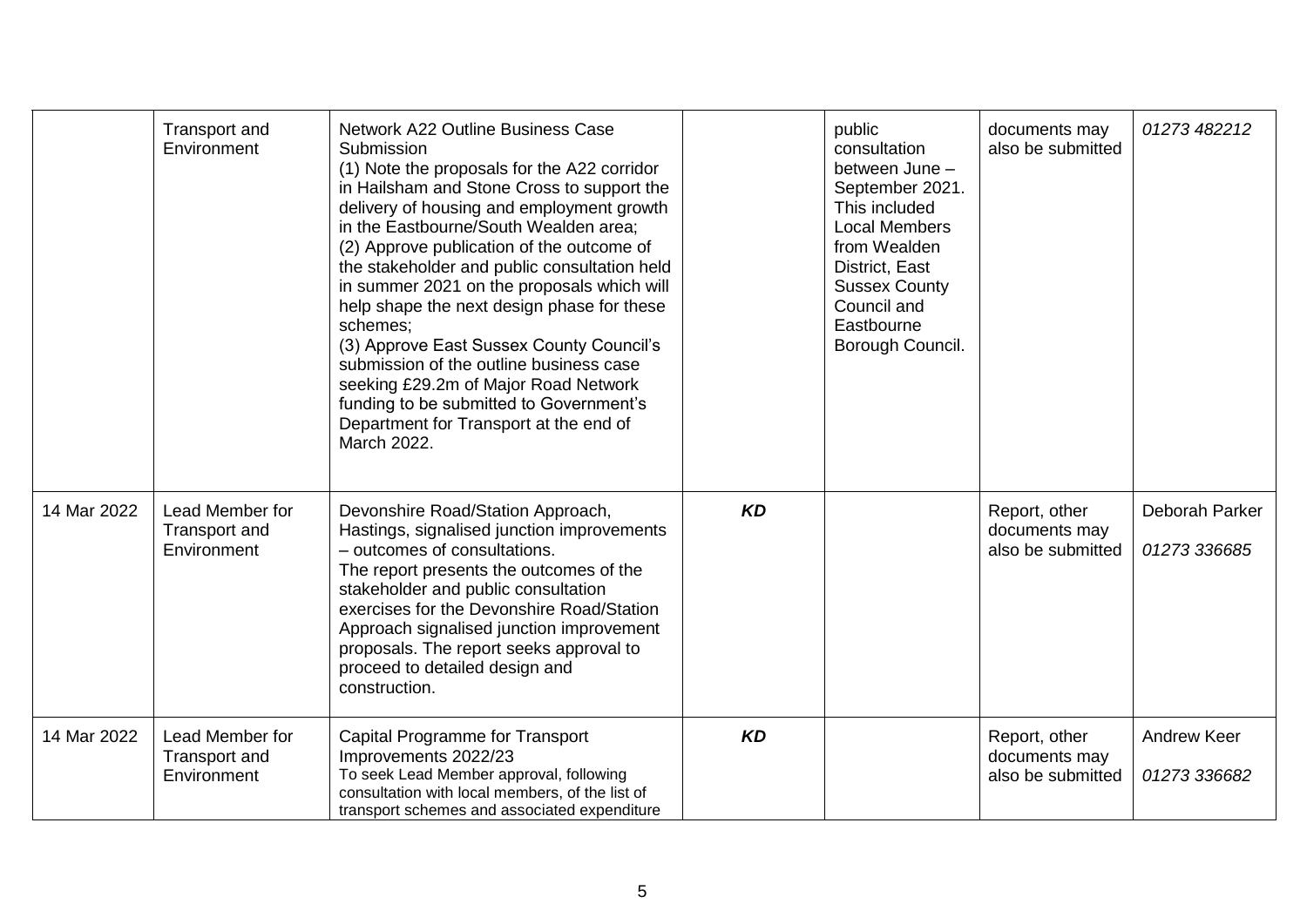|             |                                                 | included in the programme for design and/or<br>delivery in 2022/23                                                                                                                                                                                                                                                                                                                                                                                                                                                                                                                    |           |                                                     |                                    |
|-------------|-------------------------------------------------|---------------------------------------------------------------------------------------------------------------------------------------------------------------------------------------------------------------------------------------------------------------------------------------------------------------------------------------------------------------------------------------------------------------------------------------------------------------------------------------------------------------------------------------------------------------------------------------|-----------|-----------------------------------------------------|------------------------------------|
| 14 Mar 2022 | Lead Member for<br>Transport and<br>Environment | Petition - request to upgrade pedestrian<br>crossing facilities in Old Town, Eastbourne<br>To consider and respond to the petition<br>presented by Councillor Ungar and received<br>at Full Council on 7 December 2021<br>requesting the upgrade of the Church Street<br>zebra crossing to a signalised crossing and<br>the introduction of pedestrian crossing<br>phases at the Summerdown Road/Church<br>Street/Victoria Drive/East Dean Road<br>signalised crossroads in the Old Town area<br>of Eastbourne.                                                                       |           | Report, other<br>documents may<br>also be submitted | Jon Wheeler<br>01273 482212        |
| 14 Mar 2022 | Lead Member for<br>Transport and<br>Environment | <b>Combe Valley Countryside Park Community</b><br>Interest Company<br>Following a recent review of its governing<br>document, the Articles of Association, the<br>CIC is consulting with each of the Local<br>Authorities that are Members of the<br>Company to seek agreement to reduce the<br>number of local authority councillor<br>representatives on the CIC Board from a<br>maximum of 2 councillors each to a<br>maximum of one councillor from each<br>authority. The Local Authorities currently<br>have 1 vote each on the Board and this will<br>continue to be the case. |           | Report, other<br>documents may<br>also be submitted | Virginia Pullan<br>01273 482639    |
| 14 Mar 2022 | Lead Member for<br>Transport and<br>Environment | Eastbourne Levelling Up Fund - Grant<br>Agreement with Eastbourne Borough<br>Council<br>To seek Lead Member approval for East                                                                                                                                                                                                                                                                                                                                                                                                                                                         | <b>KD</b> | Report, other<br>documents may<br>also be submitted | Richard<br>Lambert<br>07783 802411 |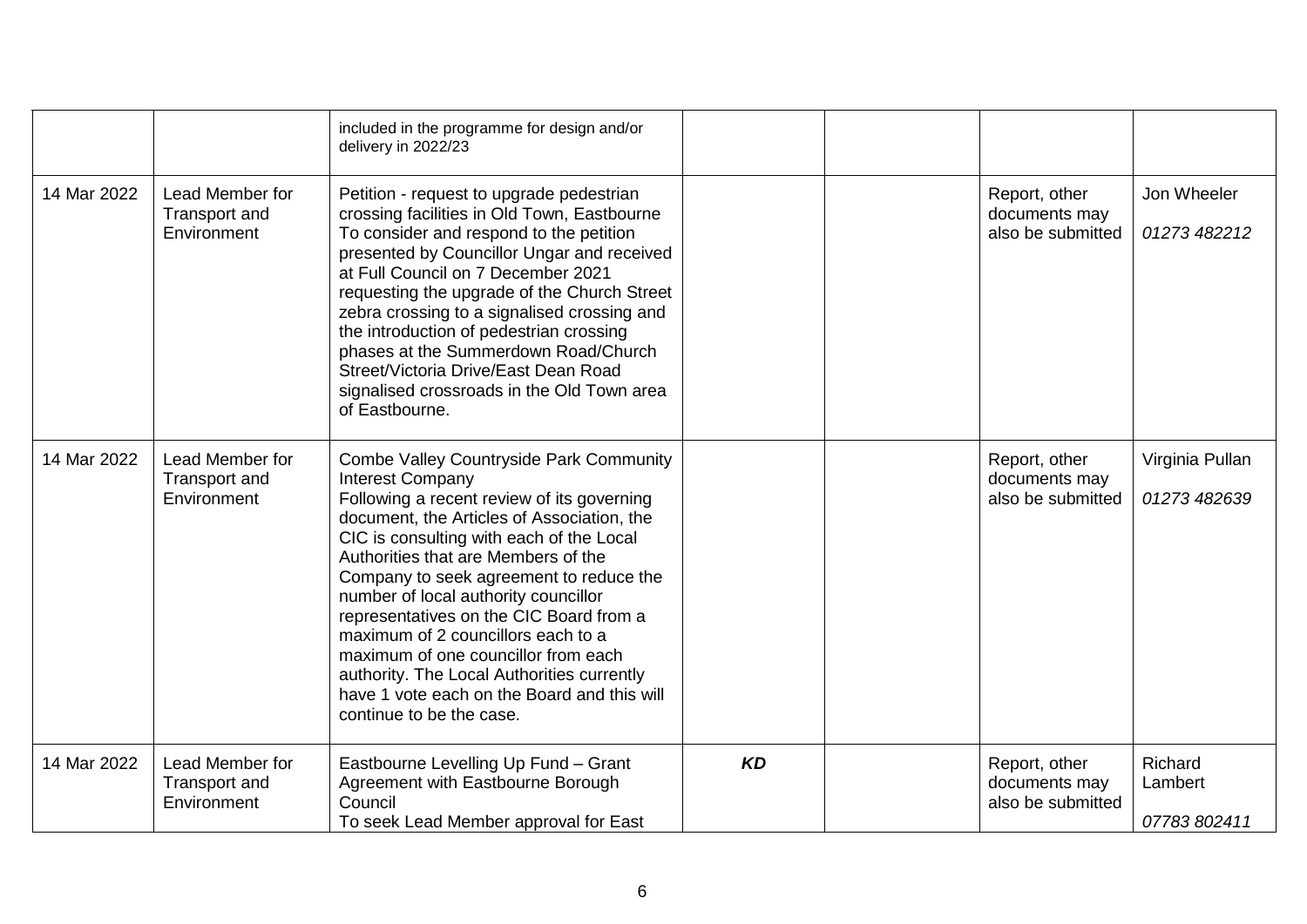|             |                                                           | Sussex County Council, as the delivery<br>partner, to enter into a grant funding<br>agreement with Eastbourne Borough<br>Council in relation to the £4,742,687 of<br>Levelling Up funding allocated to the<br>Borough Council for the delivery of the<br>Victoria Place pedestrianisation of Terminus<br>Road between Grand Parade and Seaside<br>Road<br>To delegate authority to the Director of<br>Communities, Economy and Transport<br>(CET), in consultation with the Section 151<br>Chief Finance Officer, to agree the terms of<br>the grant funding agreement between<br>Eastbourne Borough Council and ESCC.                                                                                               |           |                                                     |                                      |
|-------------|-----------------------------------------------------------|----------------------------------------------------------------------------------------------------------------------------------------------------------------------------------------------------------------------------------------------------------------------------------------------------------------------------------------------------------------------------------------------------------------------------------------------------------------------------------------------------------------------------------------------------------------------------------------------------------------------------------------------------------------------------------------------------------------------|-----------|-----------------------------------------------------|--------------------------------------|
| 22 Mar 2022 | Lead Member for<br><b>Adult Social Care</b><br>and Health | Learning Disability Supported Living<br>developments<br>To endorse and authorise ASC financial<br>investment proposals to redevelop and<br>transform existing Learning disability<br>services from traditional residential care<br>services, to high quality supported living<br>services. This is with the aim of<br>appropriately meeting the care and support<br>needs of adults with a learning disability in<br>East Sussex, in line with personalisation<br>principles set out in national and local<br>policy. The developments will also<br>contribute towards increasing the range of<br>settled accommodation options available in<br>the county, a key national performance<br>indicator for the Council. | <b>KD</b> | Report, other<br>documents may<br>also be submitted | <b>Fraser Cooper</b><br>01424 726614 |
| 22 Mar 2022 | Lead Member for                                           | To issue updated Terms and Conditions for                                                                                                                                                                                                                                                                                                                                                                                                                                                                                                                                                                                                                                                                            | <b>KD</b> | Report, other                                       | Stephen Byrom                        |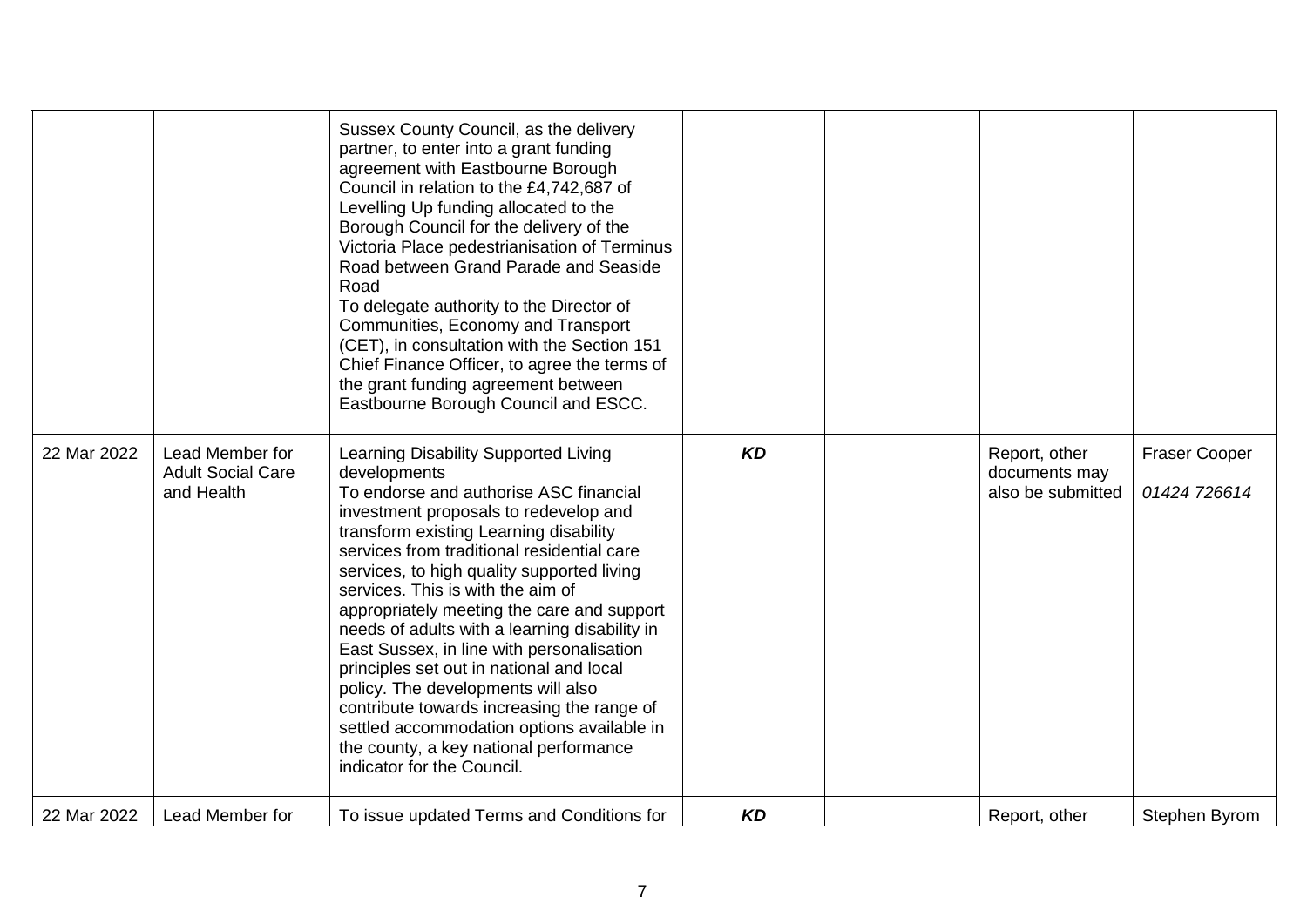|             | <b>Adult Social Care</b><br>and Health                    | Providers of Residential and Nursing<br>Homes for older people<br>The Terms and Conditions for Residential<br>and Nursing Home placements for older<br>people have been updated. Following<br>engagement with Providers, the documents<br>have been finalised ready to be issued in<br>April. Lead Member is requested to<br>authorise the issuing of the documents.                                                                                                                                                  |           | documents may<br>also be submitted                  | 01273 481633                         |
|-------------|-----------------------------------------------------------|-----------------------------------------------------------------------------------------------------------------------------------------------------------------------------------------------------------------------------------------------------------------------------------------------------------------------------------------------------------------------------------------------------------------------------------------------------------------------------------------------------------------------|-----------|-----------------------------------------------------|--------------------------------------|
| 22 Mar 2022 | Lead Member for<br><b>Adult Social Care</b><br>and Health | Sexual Health Services recommissioning<br>The decision being sought is to approve the<br>proposed next steps for ensuring a<br>Specialist Sexual Health Services contract<br>is in place from October 2022.<br>Services proposes that the current service<br>contract is extended for a minimal length of<br>time, to be negotiated with the service<br>provider, to enable determination of the best<br>re-procurement options available.                                                                            | <b>KD</b> | Report, other<br>documents may<br>also be submitted | Tony Proom<br>01273 335252           |
| 22 Mar 2022 | Lead Member for<br><b>Adult Social Care</b><br>and Health | <b>Direct Payments Support Service DPSS</b><br>Provision<br>To approve an allowable contract extension<br>of 24 months to the current contract for<br>Direct Payment Support Services. This will<br>enable an Adult Social Care review of<br>personalised care and self-directed support,<br>development of the Personal Assistant<br>market and the Support with Confidence<br>accreditation scheme and to commission<br>services in the future that actively shape the<br>market to support quality, choice, market | <b>KD</b> | Report, other<br>documents may<br>also be submitted | <b>Mark Stainton</b><br>01273 481238 |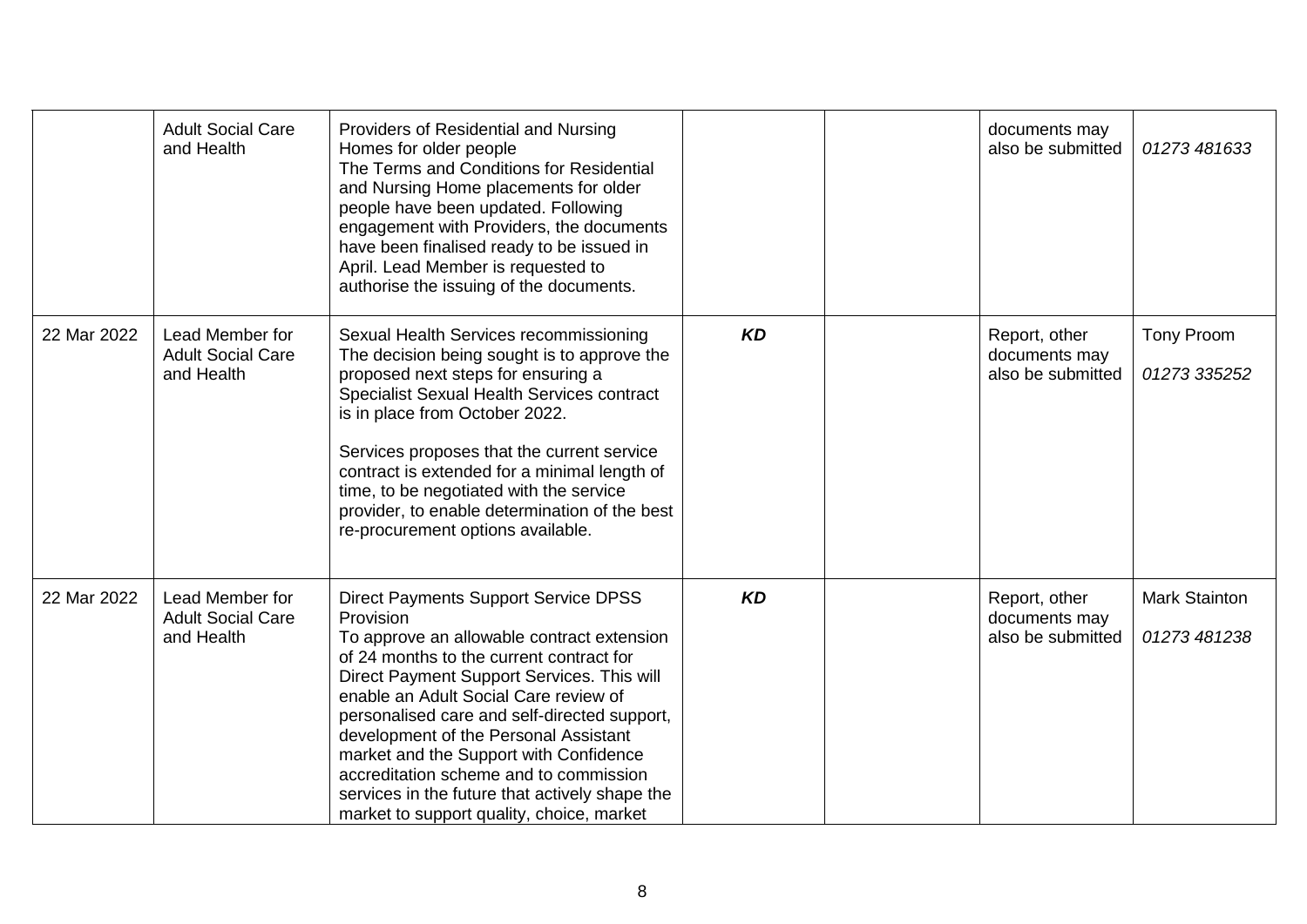|             |                                                           | resilience and enabling, person-centred<br>care.                                                                                                                                                                                                                                                                                                                                                            |                               |                                                     |                                             |
|-------------|-----------------------------------------------------------|-------------------------------------------------------------------------------------------------------------------------------------------------------------------------------------------------------------------------------------------------------------------------------------------------------------------------------------------------------------------------------------------------------------|-------------------------------|-----------------------------------------------------|---------------------------------------------|
| 31 Mar 2022 | Lead Member for<br>Resources and<br>Climate Change        | Write off of debt 2021/22                                                                                                                                                                                                                                                                                                                                                                                   | $\boldsymbol{P}$<br><b>KD</b> | Report, other<br>documents may<br>also be submitted | Emma L Brown<br>01273 33747                 |
| 14 Apr 2022 | Lead Member for<br>Resources and<br><b>Climate Change</b> | The future of Uckfield and Heathfield<br>Leisure Centres next steps<br>To review options and agree next steps for<br>the future of the Uckfield and Heathfield<br>Leisure Centres, held freehold by the<br>County Council following the end of the<br>current Joint Use arrangements with<br>Wealden District Council from 17 July 2022                                                                     | $\boldsymbol{P}$<br><b>KD</b> | Report, other<br>documents may<br>also be submitted | Nigel Brown<br>07394 410630                 |
| 28 Apr 2022 | Lead Member for<br>Resources and<br><b>Climate Change</b> | The future of Ringmer Swimming Pool -<br>next steps<br>To review options and agree next steps for<br>the future of Ringmer Swimming Pool                                                                                                                                                                                                                                                                    | $\boldsymbol{P}$              | Report, other<br>documents may<br>also be submitted | Nigel Brown<br>07394 410630                 |
| 11 Apr 2022 | Lead Member for<br>Transport and<br>Environment           | Polegate High Street Movement and<br>Access Improvements and 20mph scheme<br>To consider responses for the stakeholder<br>and public consultation exercises on the<br>proposals to improve movement and access<br>on Polegate High Street, including the<br>introduction of a 20mph speed limit,<br>To seek approval to progress the Polegate<br>High Street scheme to detailed design and<br>construction. |                               | Report, other<br>documents may<br>also be submitted | <b>Nicholas</b><br>Mitchell<br>01273 336627 |
| 19 Apr 2022 | Cabinet                                                   | External Audit Plan 2021/22                                                                                                                                                                                                                                                                                                                                                                                 | <b>KD</b>                     | Report, other                                       | lan Gutsell                                 |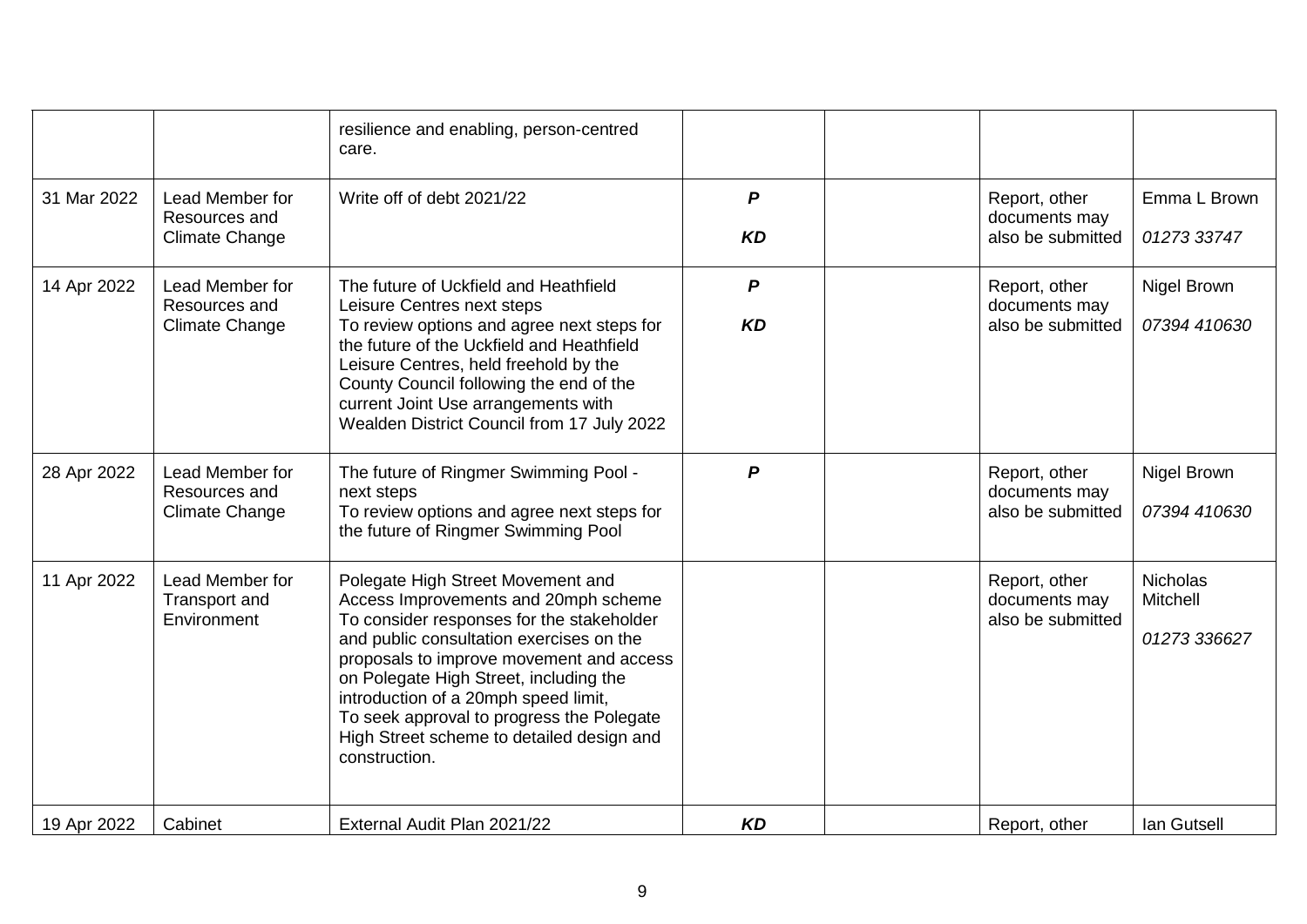|             |                                                                                                             |                                                                                                                                                                                                                                                                                                                         |           | documents may<br>also be submitted                  | 01273 481399                         |
|-------------|-------------------------------------------------------------------------------------------------------------|-------------------------------------------------------------------------------------------------------------------------------------------------------------------------------------------------------------------------------------------------------------------------------------------------------------------------|-----------|-----------------------------------------------------|--------------------------------------|
| 19 Apr 2022 | Cabinet                                                                                                     | Internal Audit Strategy and Plan 2022/23                                                                                                                                                                                                                                                                                | <b>KD</b> | Report, other<br>documents may<br>also be submitted | <b>Russell Banks</b><br>01273 481447 |
| 19 Apr 2022 | Cabinet                                                                                                     | NHS Health and Care Bill<br>To update Cabinet on progress with the<br>Sussex Integrated Care System (ICS), and<br>seek Cabinet's agreement to the<br>recommended arrangements for Council<br>representation in accordance with the<br>national proposals to put ICSs on a<br>statutory footing in England by April 2022 |           | Report, other<br>documents may<br>also be submitted | <b>Mark Stainton</b><br>01273 481238 |
| 19 Apr 2022 | Cabinet                                                                                                     | Auditor's Annual (VFM) Report on East<br>Sussex County Council 2020/21<br>Consideration of the Value For Money<br>judgement of the External Auditors                                                                                                                                                                    | <b>KD</b> | Report, other<br>documents may<br>also be submitted | lan Gutsell<br>01273 481399          |
| 26 Apr 2022 | Lead Member for<br><b>Education and</b><br>Inclusion, Special<br><b>Educational Needs</b><br>and Disability | Proposed Specialist Facility at All Saints CE<br>Primary School, Bexhill - final decision on<br>proposal<br>To seek Lead Member approval to establish<br>a specialist facility at All Saints CE Primary<br>School, Bexhill.                                                                                             |           | Report, other<br>documents may<br>also be submitted | Gary Langford<br>01273 481758        |
| 28 Apr 2022 | Lead Member for<br>Resources and<br><b>Climate Change</b>                                                   | <b>Ashdown Forest Parking Charges</b><br>Ashdown Forest Conservators approved the<br>introduction of car parking charges at their<br>recent Board meeting. Under the Act they<br>are now required to seek the approval of the                                                                                           |           | Report, other<br>documents may<br>also be submitted | Karl Taylor<br>01273 482207          |